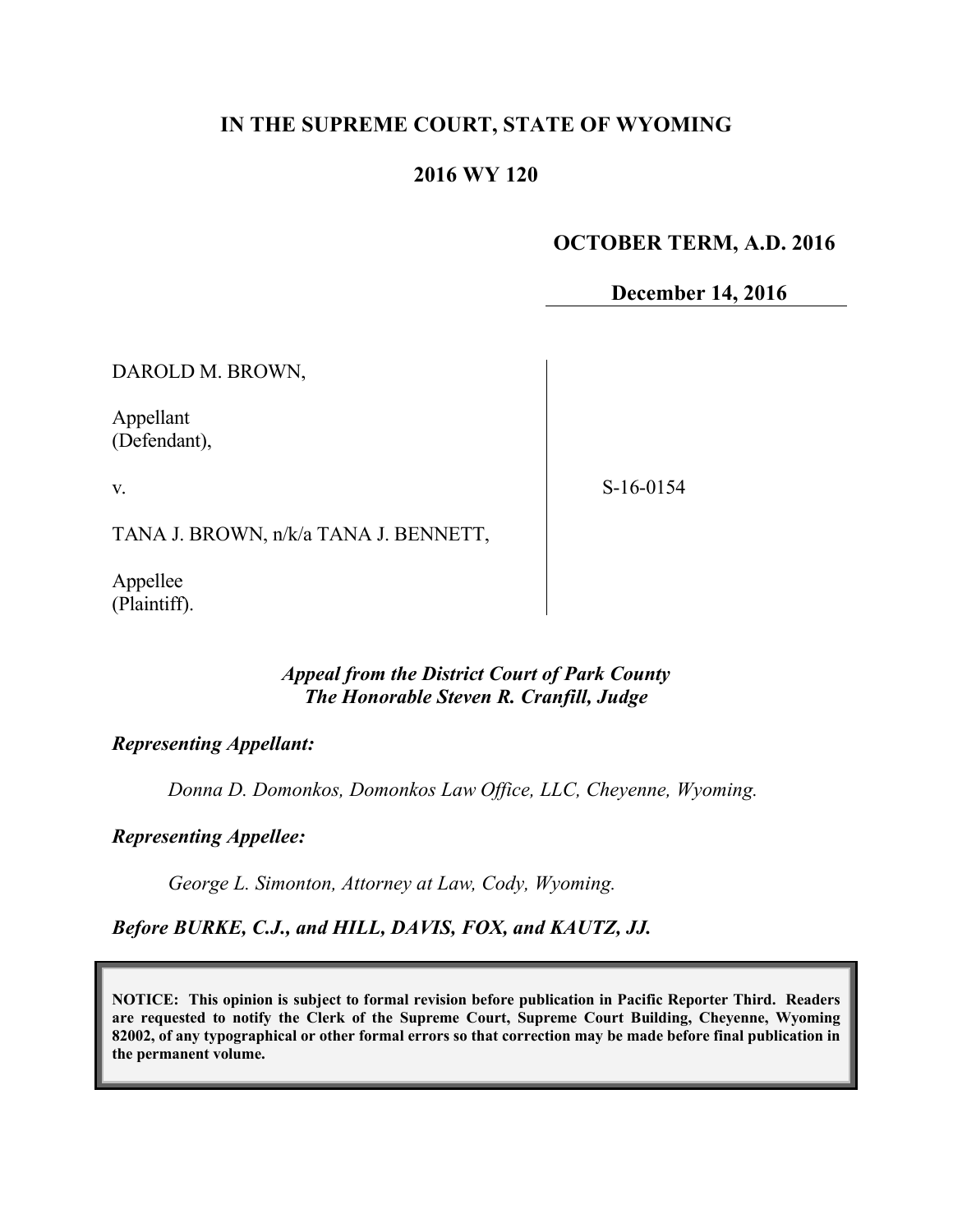## **BURKE, Chief Justice.**

[¶1] Appellant, Darold M. Brown, failed to designate witnesses and exhibits in accordance with a pretrial scheduling order in this divorce proceeding. As a result, the district court imposed sanctions. It ruled that Mr. Brown could not present witnesses or exhibits at trial. Mr. Brown challenges that ruling in this appeal. We affirm.

## *ISSUES*

[¶2] Mr. Brown presents one issue: Did the district court abuse its discretion when it sanctioned him for discovery violations when Ms. Brown's counsel and the district court did not follow W.R.C.P. 37? Ms. Brown states three issues:

> 1. Is the issue set forth by Mr. Brown consistent with the district court's decision and the record?

> 2. Did the district court abuse its discretion in restricting Mr. Brown from producing witnesses and evidence for failure to follow the Scheduling Order under Rule 16 of the Wyoming Rules of Civil Procedure?

> 3. Is the appeal filed by Mr. Brown frivolous such that attorney fees and costs should be awarded to Appellee?

# *FACTS*

[¶3] Mr. and Ms. Brown were married in 2009. They had a child in 2010 and another in 2012. On October 3, 2014, Ms. Brown filed a Complaint seeking a divorce from Mr. Brown. Shortly thereafter, the district court was presented with a stipulated "Decree of Divorce with Minor Children" signed by both parties. Neither party was represented by counsel. The district court signed the proposed decree, and entered it six days after the Complaint had been filed. The stipulated terms of the decree provided for joint legal and physical custody of the children and a division of specified property.

[¶4] Approximately ten months later, on August 5, 2015, Ms. Brown, acting through counsel, filed a motion to vacate or modify the divorce decree. In her motion, she alleged that the divorce decree had been entered less than twenty days after the complaint was filed, contrary to Wyo. Stat. Ann.  $\S 20-2-108^1$  (LexisNexis 2013). She also contended

<sup>&</sup>lt;sup>1</sup> That statute provides, in relevant part, that "a divorce decree shall not be entered less than twenty  $(20)$ days from the date the complaint is filed."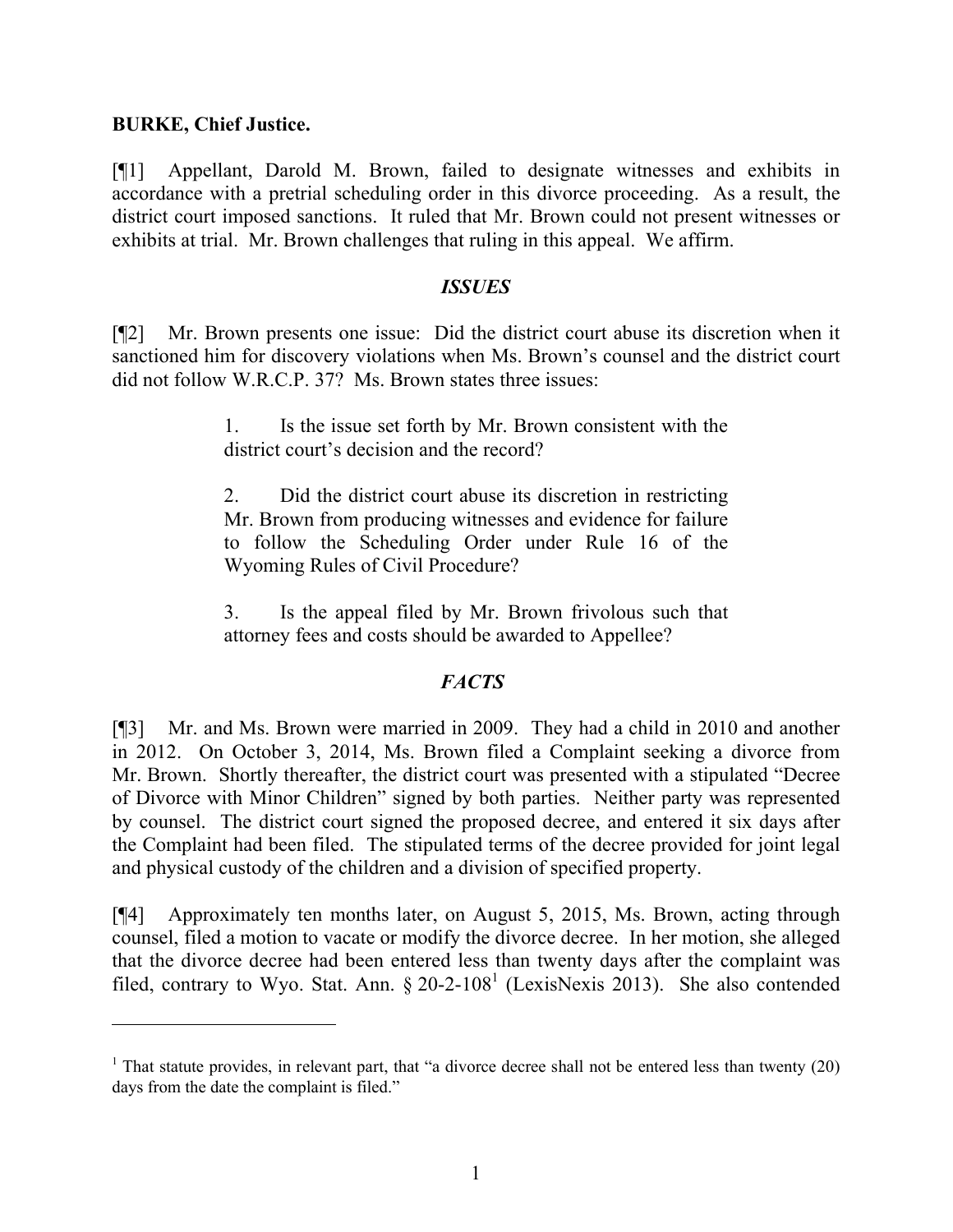that the decree did not distribute all assets and debts, and that the agreed-upon joint custody was no longer in the children's best interests. Mr. Brown, also acting through counsel, filed a "Response to Plaintiff's Motion and Counterclaim" on August 25. The motion was originally scheduled to be heard on September 21. Mr. Brown sought a continuance and the motion was granted. Trial was rescheduled for October 27.

[¶5] On October 21, 2015, Ms. Brown filed a motion for sanctions. She alleged that the parties had agreed to exchange discovery on an informal basis and to exchange witness and exhibit lists. She asserted that her counsel had prepared an order incorporating these agreements and sent it to counsel for Mr. Brown, but had received no response. She also claimed that Mr. Brown had not abided by the agreement to provide witness and exhibit lists. On this basis, Ms. Brown asked the court to impose unspecified sanctions against Mr. Brown. She also asked that the trial be rescheduled and sought a scheduling order.

[¶6] A scheduling conference was held on October 28, and resulted in the entry of a "Scheduling Order." The order set a trial date and required the parties to exchange exhibits and a witness list by November 13, 2015. The order noted that the schedule was being set "with the consent and agreement of counsel for the parties."

[¶7] On November 18, 2015, Ms. Brown filed another motion for sanctions. She asserted that Mr. Brown had not complied with the November 13, 2015, deadline for exchanging exhibits and witness lists. This motion asked the court to sanction Mr. Brown by prohibiting him from offering exhibits or witness testimony at trial.

[¶8] The district court held a hearing on the motions for sanctions on December 2, 2015. Later that day, it issued a decision letter. The district court denied Ms. Brown's first motion for sanctions, but granted the later one, imposing the requested sanction of prohibiting Mr. Brown from presenting witness testimony or exhibits at trial.

[¶9] The trial was held over the course of two afternoons. Mr. Brown testified at the trial. Apparently, in accordance with the sanction order, he was not permitted to call additional witnesses or introduce exhibits. $2$ 

[¶10] The district court took the matter under advisement, and entered its decision letter on January 15, 2016, granting physical custody of the children to Ms. Brown, and establishing a visitation schedule for Mr. Brown. It noted that the Browns had agreed on the distribution of most of the property, and divided the remaining property and debt

 $2$  The trial transcript was not included in the record on appeal. The district court's decision letter indicates that Mr. Brown testified.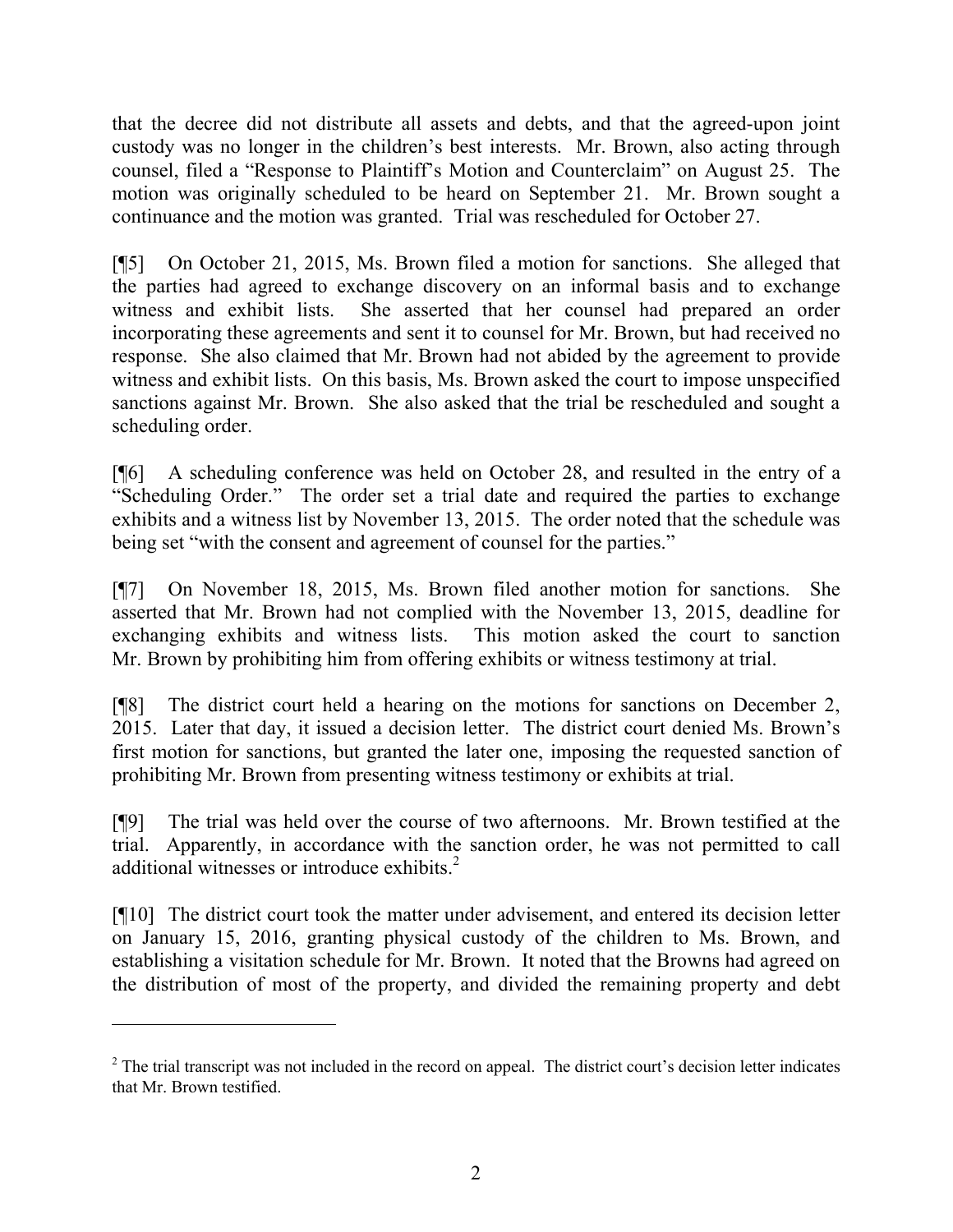between the two. An order in conformance with the decision letter was entered on February 17, 2016. Mr. Brown filed an appeal from that order. We dismissed the appeal, finding that the order was not a final appealable order because it did not establish child support. The district court entered a "Stipulated Order on Child Support and Visitation" on May 31, 2016, and Mr. Brown filed this timely appeal.

# *DISCUSSION*

[¶11] Mr. Brown challenges the district court's decision imposing sanctions that prohibited him from presenting witnesses or exhibits at trial. "[T]he law is clear that district courts have broad discretion to impose sanctions under the Wyoming Rules of Civil Procedure. *See In re Guardianship of Bratton*, 2014 WY 87, ¶ 22, 330 P.3d 248, 253 (Wyo. 2014). Thus, '[w]e review decisions imposing sanctions for abuse of discretion.' *Id*." *Goforth v. Fifield*, 2015 WY 82, ¶ 21, 352 P.3d 242, 247 (Wyo. 2015).

[¶12] Mr. Brown concedes that he failed to comply with the November 13, 2015, deadline for providing exhibits and witness lists to Ms. Brown. He claims, however, that it was improper to impose sanctions because Ms. Brown had never filed a motion to compel discovery. Such a motion is provided for in W.R.C.P.  $37(a)(2)(A)$ , which provides that when a party fails to make a required disclosure, "any other party may move to compel disclosure *and* for appropriate sanctions." (Emphasis added.) Based on the rule's use of the word "and," Mr. Brown contends that a court may properly compel discovery and impose sanctions, but it may not impose sanctions without an order compelling discovery.

[¶13] The record reflects, however, that the district court did not impose sanctions for Mr. Brown's failure to comply with discovery requirements. It imposed sanctions because Mr. Brown violated the district court's scheduling order. In its decision letter, the district court indicated that Ms. Brown's first motion for sanctions alleged that Mr. Brown "did not comply with the informal discovery agreement." However, it explained, the "informal agreement was not ordered by the Court and that Motion for Sanctions is denied." The district court granted Ms. Brown's later motion for sanctions, which was "based upon a violation of the [Court's] Scheduling Order." The district court determined that "the Scheduling Order was approved by [Mr. Brown], and not followed." The district court imposed sanctions based on a violation of the scheduling order, not on a failure to comply with discovery requirements.

[¶14] W.R.C.P. 16(f) provides that, "If a party or a party's attorney fails to obey a scheduling or pretrial order . . . the judge, upon motion or the judge's own initiative, may make such orders with regard thereto as are just, and among others any of the orders provided in Rule  $37(b)(2)(B)$ , (C) and (D)." In turn, Rule  $37(b)(2)(B)$  authorizes "An order refusing to allow the disobedient party to support or oppose designated claims or defenses, or prohibiting the disobedient party from introducing designated matters in